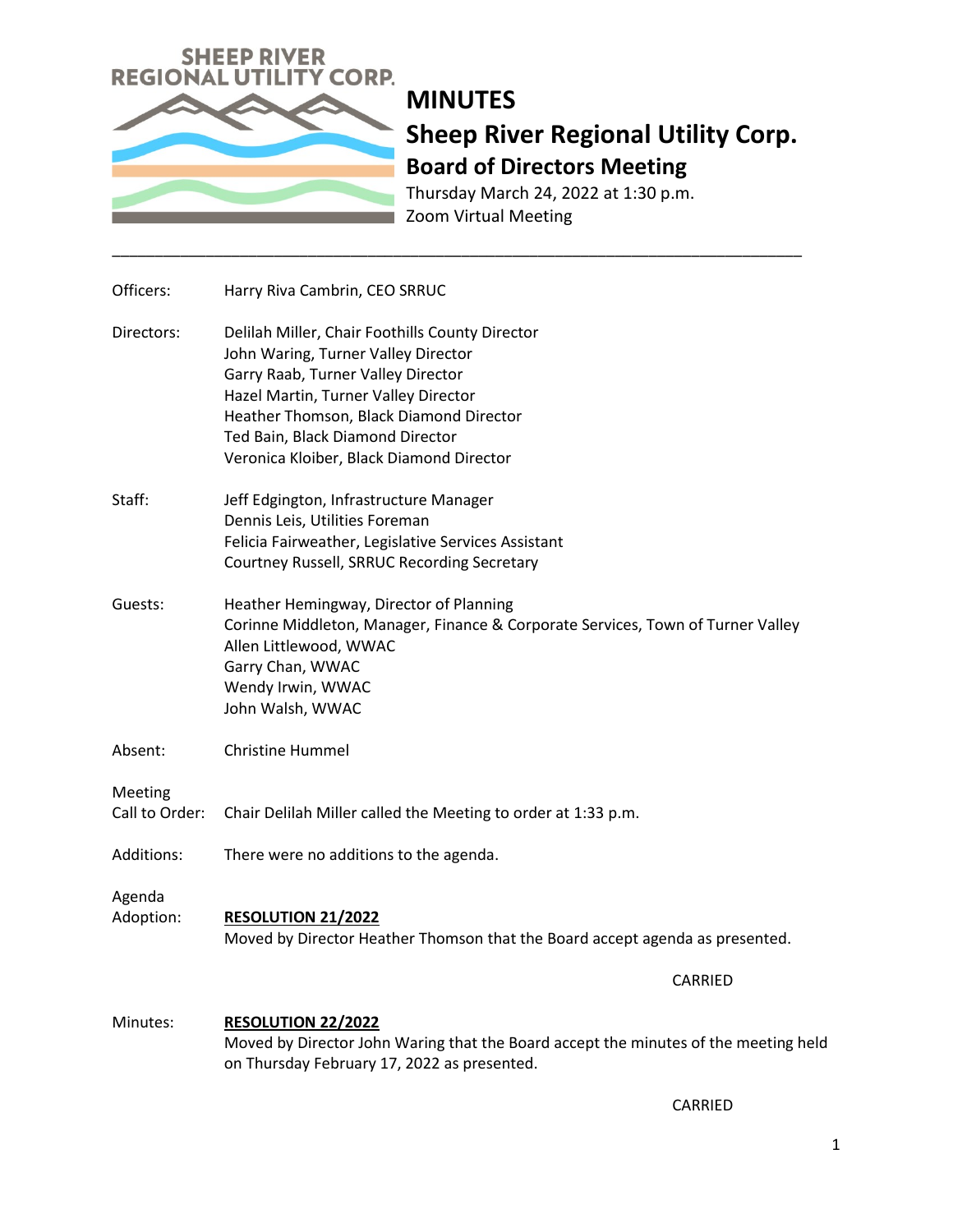### **MINUTES Sheep River Regional Utility Corp. Board of Directors Meeting**

Thursday March 24, 2022 at 1:30 p.m. Zoom Virtual Meeting

#### Accounts Payable: **RESOLUTION 23/2022**

Moved by Director Garry Raab that the accounts payable dated March 24, 2022 in the amount of \$75,488.32 be accepted as presented.

CARRIED

Operations

Update: Dennis Leis & Harry Riva Cambrin discussed.

- 1. Well 7 out of use since March  $1^{st}$ . While checking well depths the level was at the bottom. River level is down from previous years. Winter pump has run all winter.
- 2. Town of Turner Valley found two more leaks.
- 3. Still waiting to hear back from AEP on the partial license transfer.
- 4. Chamco back next week to replace pump base.

#### **RESOLUTION 24/2022**

Moved by Director Veronica Kloiber that the operations update be accepted for information.

CARRIED

CARRIED

#### Monthly Water

Usage Report: Dennis Leis discussed the Monthly Water Usage reports dated February 28, 2022.

#### **RESOLUTION 25/2022**

Moved by Director Ted Bain that the Monthly Water Usage Reports dated February 28, 2022 be accepted for information.

River Intake: River Intake Options - Proposal for Engineering Services from MPE Engineering Ltd. -Harry Riva Cambrin discussed.

#### **RESOLUTION 26/2022**

Moved by Director John Waring to authorize administration to proceed with engineering from MPE Engineering Ltd. for the river intake for \$34,000 plus GST.

CARRIED

\_\_\_\_\_\_\_\_\_\_\_\_\_\_\_\_\_\_\_\_\_\_\_\_\_\_\_\_\_\_\_\_\_\_\_\_\_\_\_\_\_\_\_\_\_\_\_\_\_\_\_\_\_\_\_\_\_\_\_\_\_\_\_\_\_\_\_\_\_\_\_\_\_\_\_\_\_\_\_\_\_\_\_\_\_

# **EEP RIVER REGIONAL UTILIT** CORP.